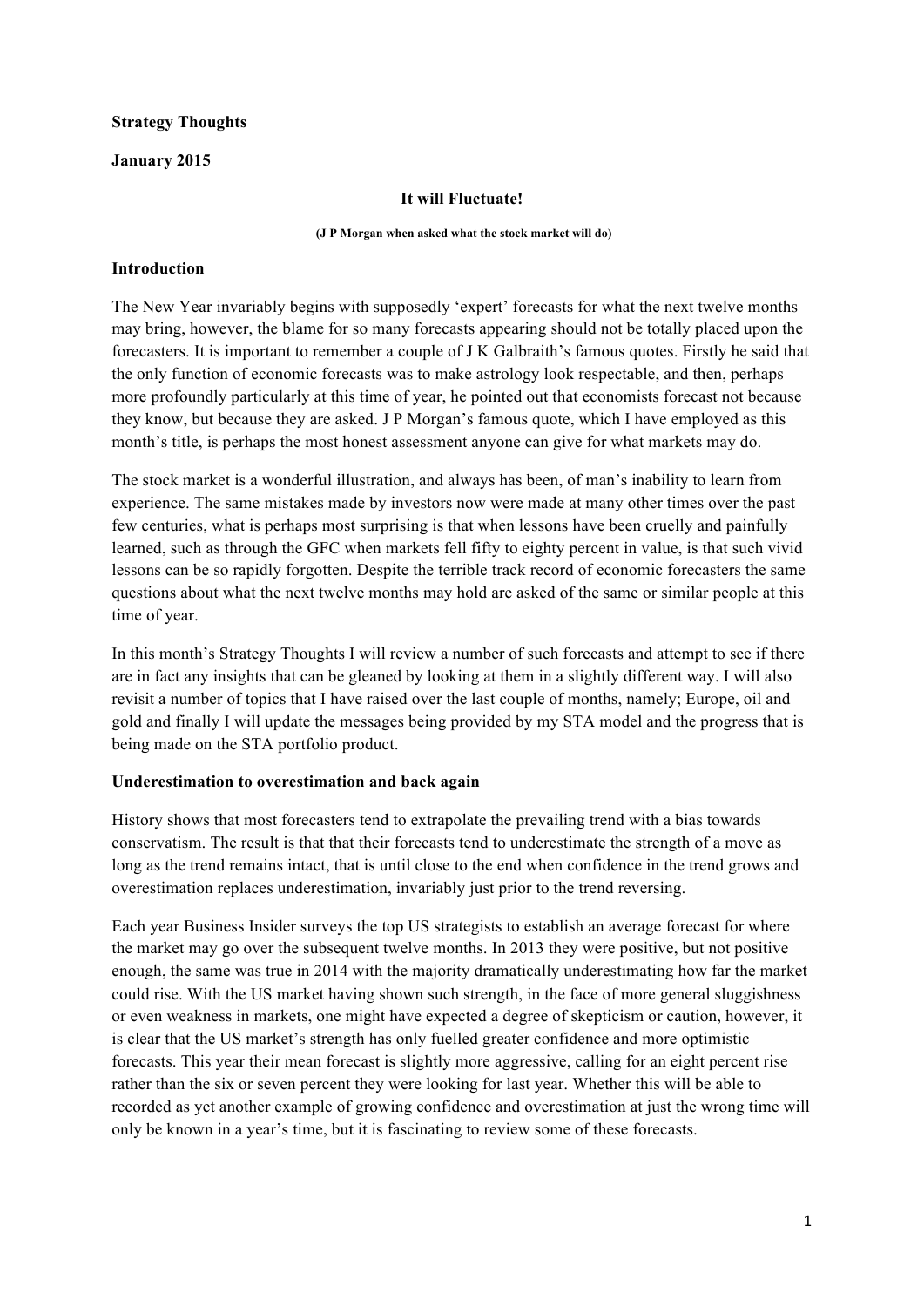### **A Look Ahead!**

Late last year Forbes ran an article forecasting rmarkable strength for the US market in 2015 under the title;

# A Rational Case For Stocks Rising Another 45% By The End **Of 2015**

The basis for this forecast of the US market rising 45% by the end of the year is that such a rise would

merely get the market back to its 8% annual growth trend line. However, this is only the case if one were to start that trend line at the pre GFC crisis high point. Just why one should start there is never explained.

It is interesting to examine where the S&P should finish 2015 based on this '8% growth from arbitrary starting point' logic employing different starting points.

If one started not at the pre GFC high but the post GFC low then the projection would be for the market to end this year at 1120, not up 45% but down 45%. Obviously not so encouraging, it's therefore understandable that the author didn't employ that starting point. What he should have done, if his primary aim was to instill rampant bullishness in his readers, was to have gone back to the pre tech wreck



#### **Source: BillionairesPortfolio.com**

market high at the beginning of 2000. If the market were to achieve an 8% annual appreciation from that point then the year end target would be for a further 150% gain! Going back further, to the 1987 Crash, yields similarly absurd forecasts. If one uses the pre Crash high then the market should rise by 50% this year, if one used the post Crash low then the year would see a fall in the S&P!

There is nothing magic, nor guaranteed, about an 8% annual rise, but to begin such an extrapolation from a point that the majority now look back upon as having been rife with absurdity, is odd, to say the least. The fact that it is published probably tells us more about what people want to hear than what may actually happen.

Other forecasts included Schwab's global outlook which could be summarised as more of what we had in 2014;

Globally, we are starting to see a shift from fiscal drag to fiscal stimulus in what is still going to be a very stimulative monetary-policy environment. These policies are likely to continue to push asset prices higher around the world in 2015 despite still-sluggish global growth.

This sounds an awful lot like the expected extrapolation!

US Research firm Zacks forecast for the year ahead was certainly succinct, but also an unashamed example of extrapolation;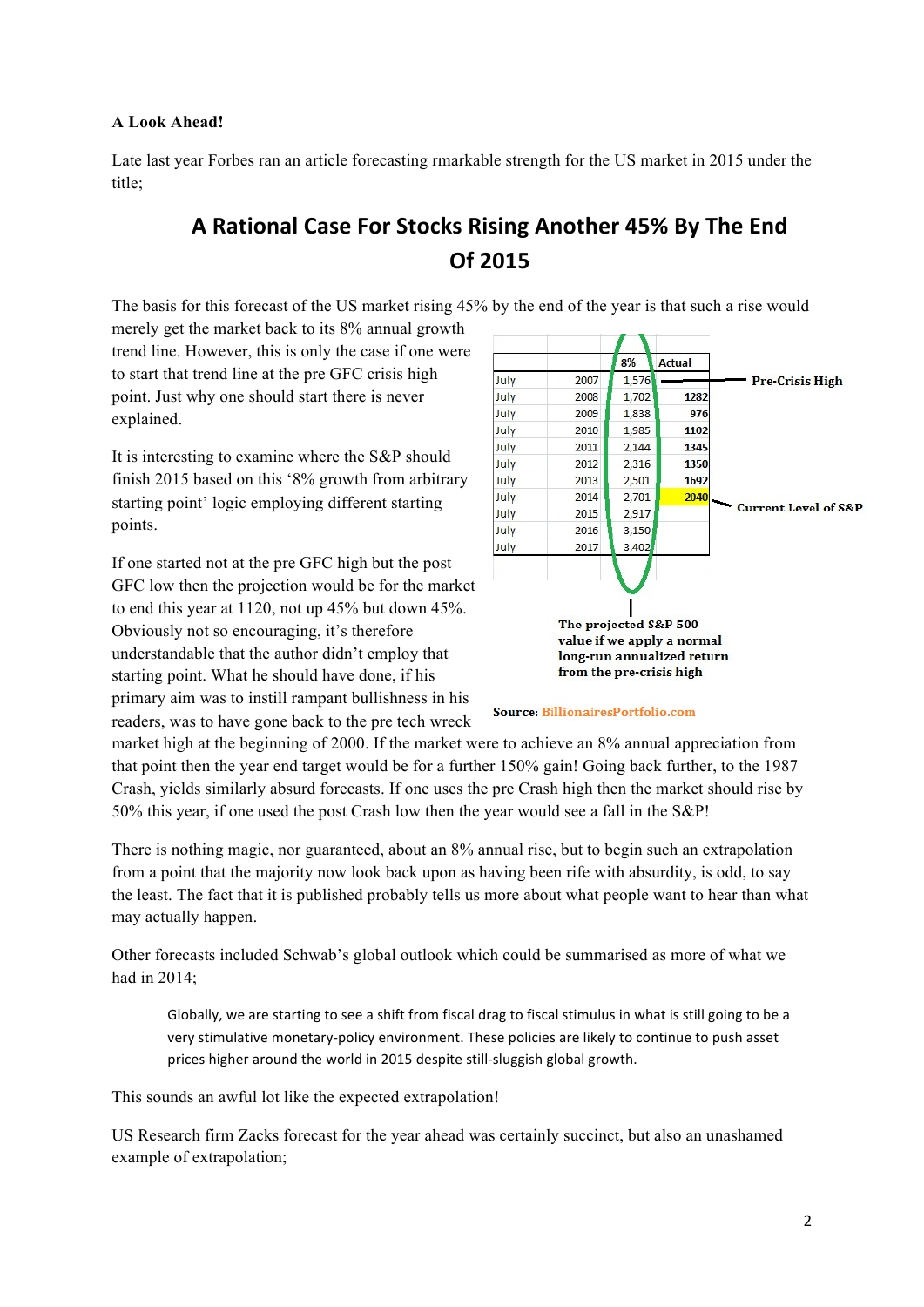next year will be far too much like the past year. That means overall gains in the +10% range with more volatility than you'd like to stomach. Likely 2300 is about where we close out the year. We have a shot at 2400 if all the stars align.

Similarly Barron's Magazines survey of experts concluded that comfortable extrapolation was the best forecast and encouraged investors to 'Stick with the Bull' in 2015.

One regional US newspaper summed up the modest extrapolation they were looking for with the headline;

# **Moderate stock market gains forecast for 2015**

The UK's Daily Telegraph ran an article towards the end of last year that could also have employed the title shown above. They interviewed a number of experts who were on the whole cautiously optimistic but did not want to forecast that the FTSE 100 would record a new high above the 6930 level that was hit fourteen years earlier at the peak of the tech boom. This would only have required a 5% rally from where the index stood at the time. This result is perhaps understandable given that the UK market, unlike the US market, struggled to make any headway through the year. It also displays a stark contrast to the results of the same survey by the same journalist twelve months earlier, after the UK market had recorded a healthy rise in 2013. Then the experts were calling for new all time highs with one quoted as saying that investors should pile into shares as then (the end of 2013) 'was the best time to to buy UK shares since the London Stock Exchange was founded in 1801'. It is amazing what a good year will do for expectations!

Perhaps more telling from the latest UK survey was not that the experts were somewhat more conservative in their optimism after the disappointing 2014 but what the readers view was. The paper ran an on line poll of readers asking for their expectations for 2015 and the outcome was that almost two thirds of respondents expected the FTSE 100 to surpass its old high and the 7000 mark by the end of the year and half of those voting looked for the market to rise to more than 7200.

Economic forecasts have certainly been being raised for 2015, at least in the US, but sadly this is always a lagging indicator.

Bloomberg Business Week's outlook for the global economy in the year ahead was summarised in their headline;

# 2015 Global Economic Outlook: Better Than 2014—but Not By Much

This could be argued to be another example of comfortable extrapolation

Finally an economics professor writing in the New York Times concluded, amusingly, but not very helpfully, with;

So instead of a forecast, I'll offer advice: Prepare for the worst, hope for the best and count on being surprised.

Given the professors conclusion, and the comments above about forecasters generally presenting underestimated extrapolations until overconfidence gets the better of them at just the wrong time, it is worth considering where the surprises may be for investors next year.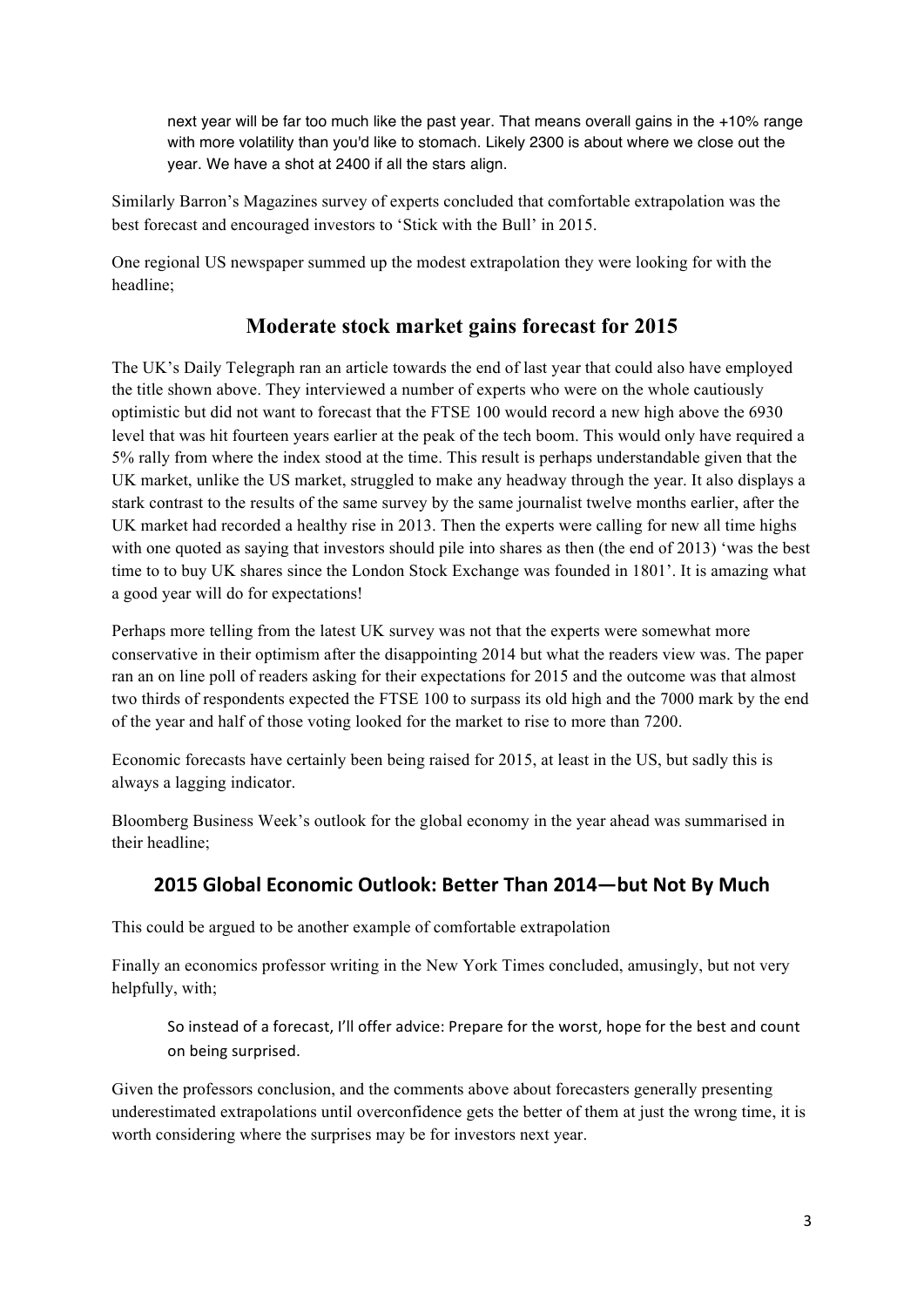The contrarian in me makes me think that the US commentators comfort in forecasting continued growth and stock market rises may well be complacent and misplaced. A reversal of the US bull market is a real possibility.

In Europe the overestimation phase was possibly actualy twelve months earlier, much like the UK example above, and now commentatotors are actually suffering underestimation, of how difficult things may get.

I continue to see surprises on the upside for the US dollar, particularly if the two earlier comments come to pass and it is seen as a safe haven. It is a short term concern that bullishness about the dollar has now soared and so some consolidation or correction is possible, however, it is worthwhile remembering just how well the dollar, and US treasuries, behaved through the GFC, even though it is all of seven years ago now.



### **US outperformance**

According to Bloomberg the US market was the best performing 'developed' market in the world last year in US dollar terms, with a rise of 13.68%. This placed it fifteenth overall behind China, Pakistan, India, Sri Lanka, the Phillipines, Qatar, Indonesia, Laos, Bahrain, Egypt, Thailand, Turkey, Dubai and Kenya.

The performance of the US

market compared to the rest of the world can easily be seen in the chart above. It shows that over the last five years a global investor, who chose not to invest in the US, has broken even in US dollar terms, while over the same period a US investor has enjoyed returns of about 70%.

More alarming is how the two lines have diverged over the last six months. Since the middle of last year the US investor has gained 5% while the international investor has slipped a further 12% behind. Much of that weakness globally ex the US can be blamed on Europe which over the same six months has fallen 15% in US dollar terms.

### **Europe**

As I mentioned earlier, it is likely the case that the period of overestimation for Europe has already been seen and that the bull market peak has also passed.

In early 2014 Forbes ran the headline;

# **Land Of Opportunity In 2014? Europe**

The article went on to elaborate why, even though the author was expecting healthy gains for the US market, he anticipated European outperformance.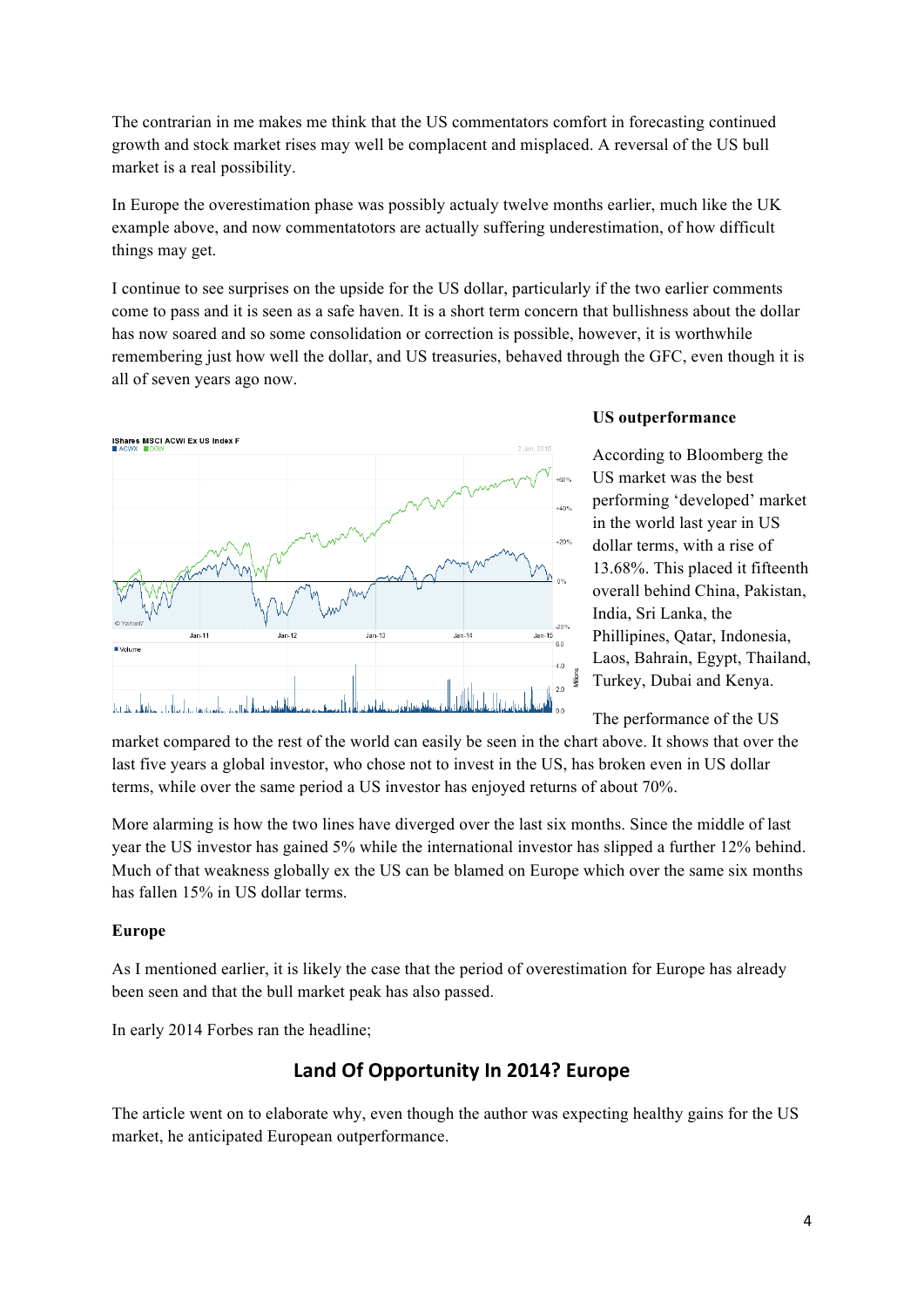In a similar vein in late 2013, with the European indices having performed well through that year, rising 15%, Market Watch ran the story;

# Europe will beat U.S. in stock-market throwdown, the biggest banks predict

Move aside U.S. stocks, the investor love affair with European equities is still going strong. The Stoxx Europe 600 index may be flirting with a five-year high and a 15% yearly gain, but the infatuation with the region's stock market is unlikely to fade in 2014.

Major international investment banks are forecasting the continent's equities will rise by double-digit percentage gains in the coming year, outstripping the gains for their U.S. counterparts. Low valuations, continued strong central-bank support and anticipated solid earnings growth are all likely to lead the benchmark indexes to multiyear highs in 2014. So forget about weak economic growth in the euro zone, deflation worries and political turmoil now it's Europe buying time.

This was almost as emphatic, and wrong, as the commentator on the UK describing the end of 2013 as the best time ever to invest. It can also easily be described as the moment underestimation blew out to over confidence and overestimation.

Schroders at the end of 2013 wrote:

### **What's in store for European equity markets in 2014?**

Europe's economy has stabilised and political risks have diminished. Equities enjoyed gains in 2013 as the risk of a eurozone break-up receded, yet valuations remain compelling and there is still plenty of upside.

At the same time Barron's panel of experts forecast another year of 15% returns from Europe and Bloomberg reported that there was virtual unanimity among experts regarding the outlook for European markets;

# **Bull Calls United in Europe as Strategists See 12% Gain**

The average estimate is the most bullish since at least 2010, with no strategist predicting a gain of less than 3.3 percent

It does appear, with the obvious benefit of hindsight, that the swing from underestimation to overestimation of the bull move in Europe took place late in 2013. Since then, with Europe struggling, most commentators have also struggled as they have consistently underestimated how lackluster the European markets will be. Sadly this hints that the low point for the current bear market in Europe has not yet been seen.

At the depths of the last European sell off, in September / October of 2011, with the threat of a Greek departure from the Euro, the outlook was grim to say the least and expectations were similarly bleak. There did not appear to be any 'underestimation' of how bad things could get as the following Reuters headline and excerpt illustrate.

## **Europe overshadows the outlook**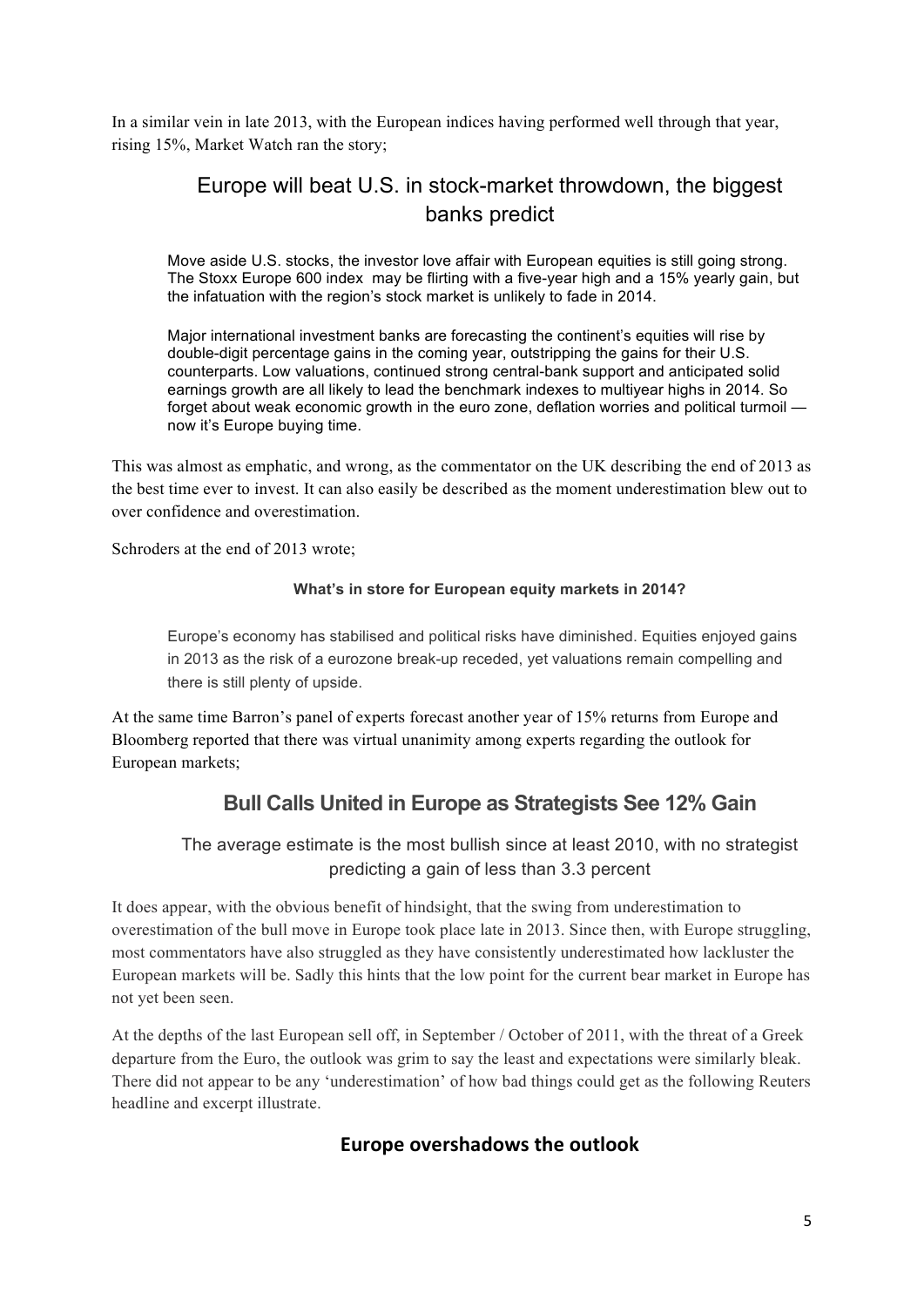"However this plays out, well or poorly, the road will be increasingly bumpy," RBS warned its clients on Friday.

These fears were dominating the business headlines after a massive 33% plunge in the broad European indices over the prior seven months. Given the magnitude of that selloff and the accompanying headlines it is understandable that 'underestimation' of how bad things could be had transformed into 'overestimation', understandable, but not particularly helpful.

Just prior to these stories running the European market had actually bottomed and was in the very early stages of a far from 'bumpy' rally that would deliver more than 50% gains over the next two and a half years.

## **Oil**

CNBC ran the following story as oil broke down to yet another multi year low;

# As oil breaks \$50, Wall Street getting more bearish

With more supply hitting the market, Wall Street is getting more bearish on the outlook for oil prices and some strategists see the market many months away from finding a floor.

Again, like the European situation in late 2011 getting increasingly bearish the more a market falls is understandable, but it is important to observe how much attitudes have changed. In Europe back in late 2011 it is clear that they had gone through a 180 degree reversal, so what has happened in the oil market.

Given all the coverage that has been devoted to the collapse in oil prices it seems that virtually everyone now understands why this collapse has occurred, it all revolves around falling demand and over supply. This seems to make sense but unfortunately if supply and demand were truly what drove the oil price then the International Energy Agency and the US Energy Information Administration would be best placed to forecast prices, sadly, but not surprisingly, that has not been the case.

In June expectations for oil were quite different as the following Reuters headline illustrates;

# Brent crude oil rises above \$110 on global growth prospects

Later in the same month as crude continued to rise forecasts grew more optimisitic as reported in the Business Standard;

# Crude oil outlook: Crude oil prices can rise above \$120 if Iraq crisis escalates

The US Energy Information Administration in its July 2014 Short Term Energy Outlook report wrote;

The forecast Brent crude oil price averages \$110/bbl in 2014, \$2/bbl higher than estimated for 2014 in last month's STEO, and \$105/bbl in 2015, which is \$3/bbl higher than in last month's STEO.

Four months later, with prices having begun their collapse, their forecast had dramatically changed;

The combination of robust world crude oil supply and weak global demand contributed to rising global inventories and lower crude oil prices. The forecast Brent crude oil price averages \$83/bbl in 2015, \$18/bbl lower than projected in last month's STEO.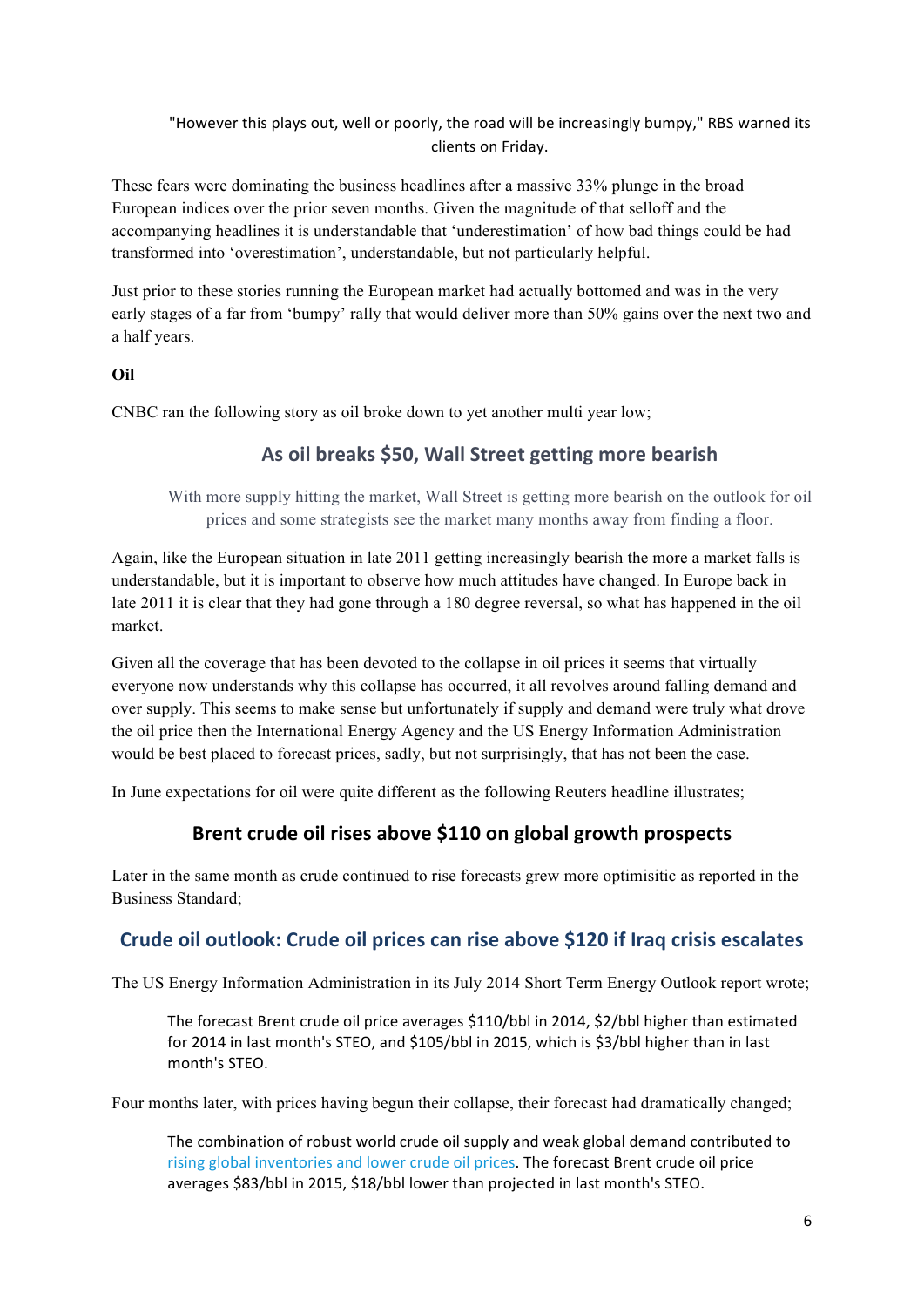One month later their forecasts were once again ratcheted down;



The forecast Brent crude oil price averages \$68/bbl in 2015, \$15/bbl lower than projected in last month's STEO.

> Last month I showed the extreme position that sentiment towards Crude oil had fallen to. Since then it has fallen even lower to an almost rock bottom level of 0.08 on Investup's measure.

> I have no idea what the supply demand picture will be for oil over the coming days, weeks or months but then that clearly is not what is required to successfully forecast the oil price, particularly if an important inflection point is imminent. Not to labour this point unduly but it

is interesting to review the US's EIA's forecast around the most significant inflection points of the last few decades.

In their August 2008 report, when oil had made its all time high they wrote;

WTI prices, which averaged \$72 per barrel in 2007, are projected to average  $$119$  per barrel in 2008 and  $$124$  per barrel in 2009.

This showed a nice gentle extrapolation upwards but we now know that this is far from what happened. Over the next few months the price of crude plummeted. By the end of 2008 their forecast for 2009 had been slashed by 60%.

The monthly average price of West Texas Intermediate (WTI) crude oil has fallen by more than half between July and November, reflecting the fallout from the rapid decline in world petroleum demand. The annual average WTI price is now projected to be \$100 per barrel in 2008 and \$51 in 2009.

The next month the forecast for 2009 fell another 15% to \$43 and a forecast for 2010 of \$55 was introduced. By March the 2009 forecast, which just seven months earlier had been \$124 was cut to its final low of \$42, unfortunately this was several months AFTER the price of oil had actually bottomed and would have to be ratcheted higher throughout the year as the actual average for 2009 turned out to be \$62, 50% higher than their forecast just nine months earlier, and 50% lower than their forecast less than eighteen months earlier!

It may appear superficially sensible to believe that the basic economics of supply and demand drive the oil price, unfortunately the truth is actually very different. The oil price, like any market, is simply a reflection of the hopes and fears, the aggregate expectations, of all market participants. This is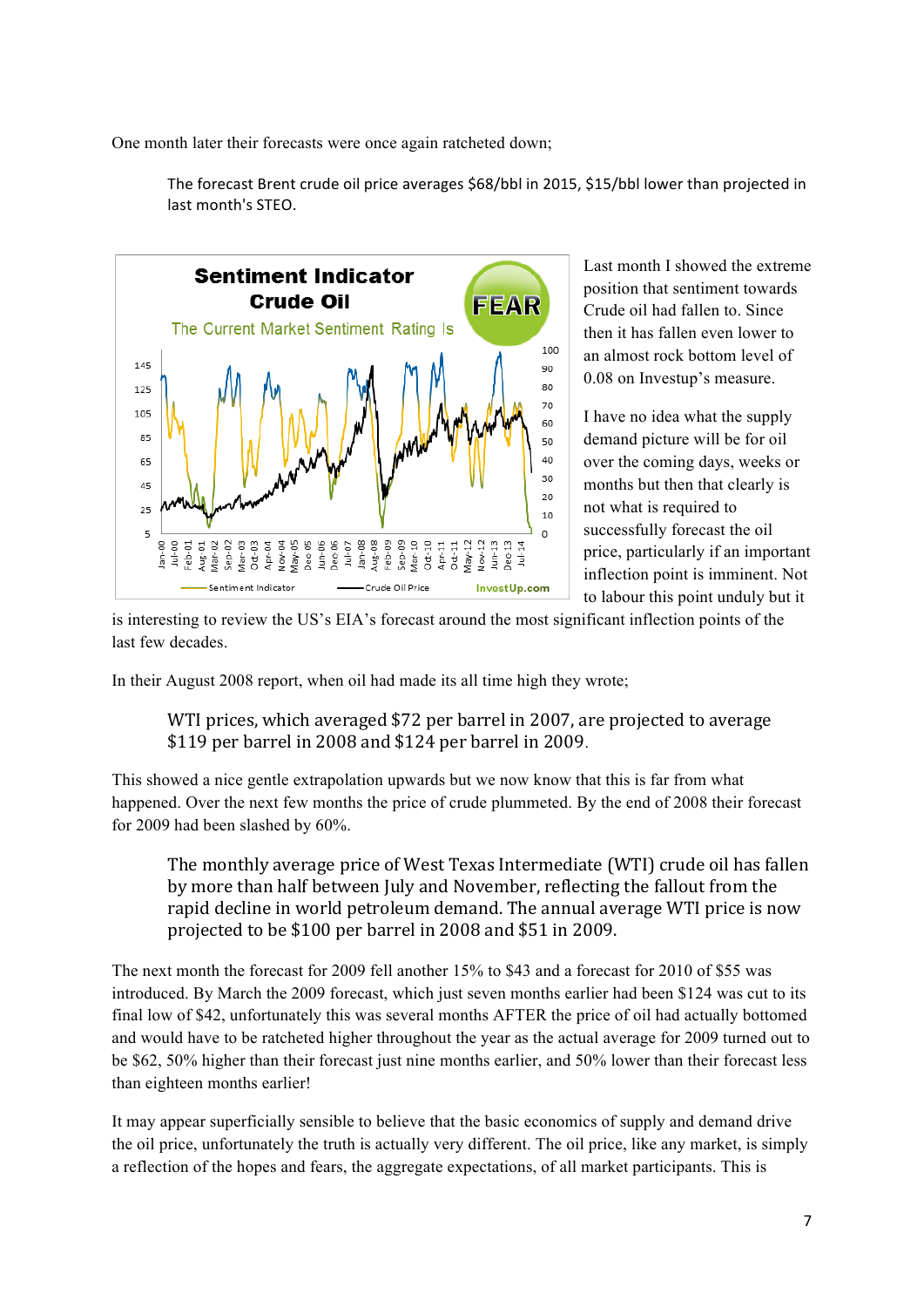obviously harder to measure than supply and demand statistics, in fact it is impossible to measure with any degree of accuracy, that is why investing is, and always has been, far more of an art than a science. Nonetheless, it seems sensible to at least attempt to get a handle on those aggregate expectations and it is certainly more sensible than attempting to get better or more accurate forecasts of supply and demand!

Currently aggregate expectations towards the price of crude oil are as bleak as they have ever been, this does not mean they cannot get bleaker, but it does mean that if there is any sort of a surprise in the oil markets it is far more likely to result in higher oil prices than lower prices. I am not suggesting that one should attempt to catch the 'falling knife' that is oil prices currently, but don't be surprised by the magnitude and speed of any kind of reversal when it comes.

### **Gold**



Last month I included a similar sentiment picture for gold as for oil. At the time the precious metal had just bounced from its lowest price in almost five years that was down close to 40% from its all time high.

Since then, amidst the turmoil of plunging energy markets and with the back drop of a strengthening dollar gold has continued to edge slightly higher. It is obviously far too early to declare the gold bear market over but with expectations for the metal continuing to deteriorate, as shown in the chart left, there continues to be more room

for positive, than negative, surprises.

### **Turns (a further follow up)**

Last month I mentioned a number of market 'turns' that may have already been seen. I have already



expressed my views on Europe and Gold but a few charts can provide further updates on other assets.

The chart to the left shows UUP, an ETF that allows investors to invest directly in the US dollar index. The strength over the last six or seven months is quite obvious. As I mentioned earlier, I continue to anticipate further strength in the US dollar, however, I doubt that the next phase of its bull market will be as steep and orderly as that which has been enjoyed to date.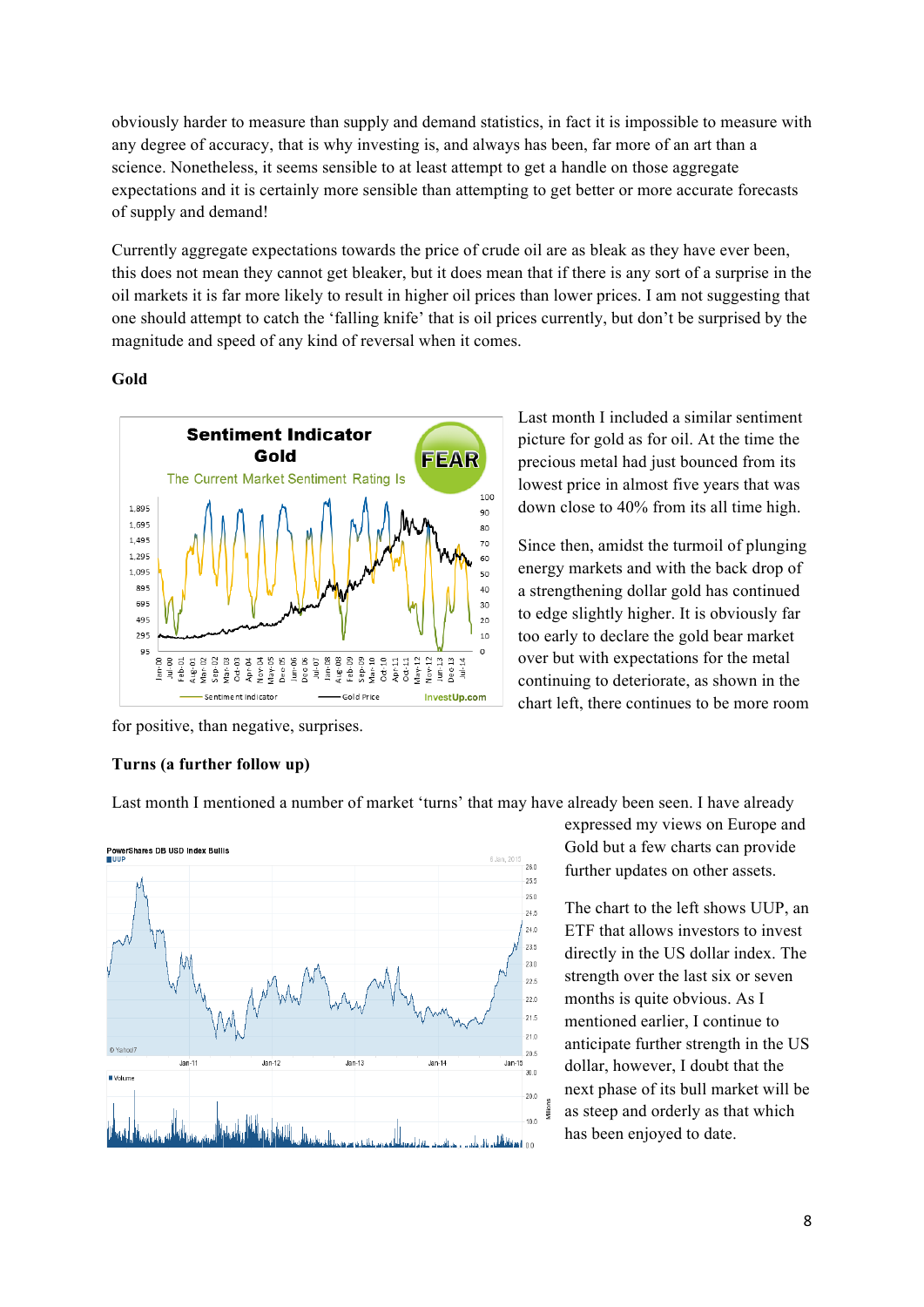

I last showed the chart of the Barclays High Yield ETF (JNK) three months ago in the edition of Strategy Thoughts titled 'Has a Turn been seen'. Since then JNK has continued to fall, at times dramatically, this despite the US equity market continuing to rally to higher highs. I continue to look for junk bonds to continue to struggle and quality spreads to continue to widen. Junk bonds did exceptionally well in the immediate aftermath of the GFC but for the last four years have struggled to make and gains.

The emerging markets chart to the left was also shown in the October edition of Strategy Thoughts and it too, like the JNK ETF, has continued to decline since then, further supporting the view that a turn has actually been seen.

### **STA update**

The more research I have done on my Strategy Thoughts Allocation (STA) portfolio the greater value I have found in a rule based and highly disciplined investment approach that recognises the long term importance of value. Additionally, in what is now shaping up to become an investment product, I have utilised the importance of equal, rather than capitalisation, weightings.

The portfolio will be made up of ETF's representing the ten S&P sectors, The S&P value index, gold and the 7 to 10 year US treasury index. Investment decisions will be made only once a month at the close of the final trading session. The aim of the STA portfolio is not to simply beat 'the market', rather it is to extract a low volatility investment return from this relatively diverse collection of asset markets through either being in or out of each ETF based upon simple, easy to apply, rules. Being rule based the human element of behavioural biases is eliminated and given the passive nature of the underlying investments costs can be kept to a very low level. Work is currently being conducted to enable such a product to be available in the not too distant future, in the meantime I have included a couple of charts that demonstrate the stability and level of return that the STA portfolio would have delivered over the last nearly fourteen years that the ETF's have been available and over a longer time period utilising the same rules but over index returns.

The first chart below shows the performance of the STA portfolio (thick black line) compared to the performance of all the underlying elements. The portfolio delivered an average annual return of 12.33%, a compound annual return of 11.9% and a median annual return of 12.75%. Out of 149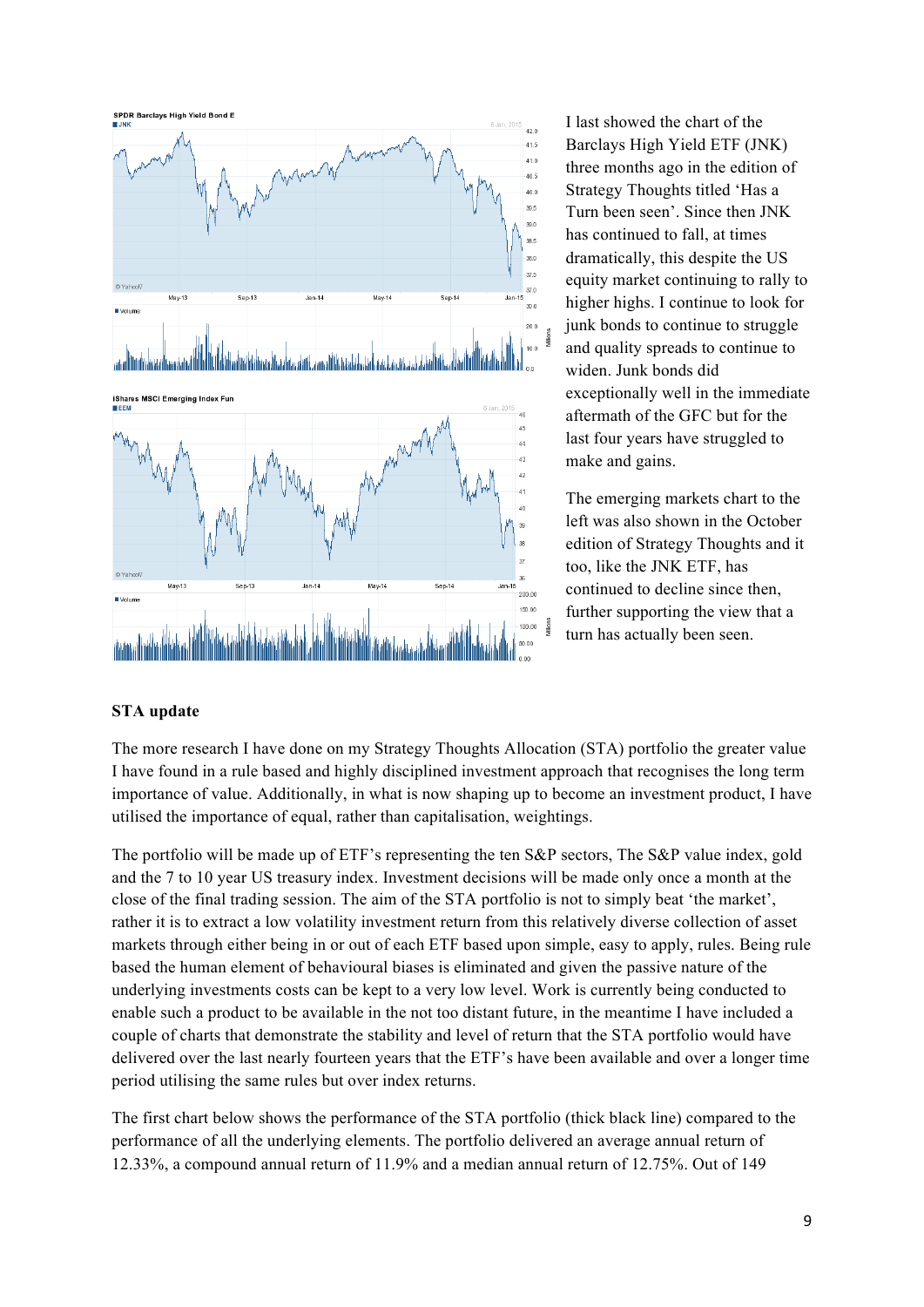

rolling twelve month periods there were only five that were negative with the worst being -5.8% and the best twelve month period was 27%. The worst rolling twenty four month period delivered a return of 8.9%.

Throughout this period the average asset allocation was 27% in treasury bonds, 27% in gold, and 46% in the S&P through sectors and the value ETF. A portfolio rebalanced on a monthly basis to exactly these exposures would have delivered a CAGR of 8.76% with far greater volatility. Rather than just five negative rolling twelve month periods the fixed exposure version delivered twenty two and the worst twelve month fall was -23%.

The second chart shows the result of the STA method applied to 10 year treasury bonds, the S&P 500 and gold for the forty three years from 1969. Volatility of returns

and the chance of a negative return were similar to the shorter sample.

Obviously there would have been periods where the STA portfolio markedly underperformed one or more of the underlying assets but one of the disciplines of the STA approach is not to chase those assets. This ensures that the portfolio is not exposed to the most popular, and so vulnerable, assets as the primary goal of the STA portfolio is to deliver meaningful low volatility returns to long term investors.

Clearly there is a growing dissatisfaction with high cost, supposedly active, managers as the excerpt below on the success of Vanguard last year illustrates.

# **Vanguard sets record funds inflow**

Investors gave stock pickers a resounding vote of no confidence in 2014, pouring \$216 billion — a record inflow for any mutual-fund firm — into Vanguard Group, the biggest provider of index-tracking products, according to preliminary figures from the mutual-fund group.

Those large inflows accentuate a trend away from fund managers and toward socalled passive investments that mimic indexes and other benchmarks for a fraction of the cost of the typical mutual fund.